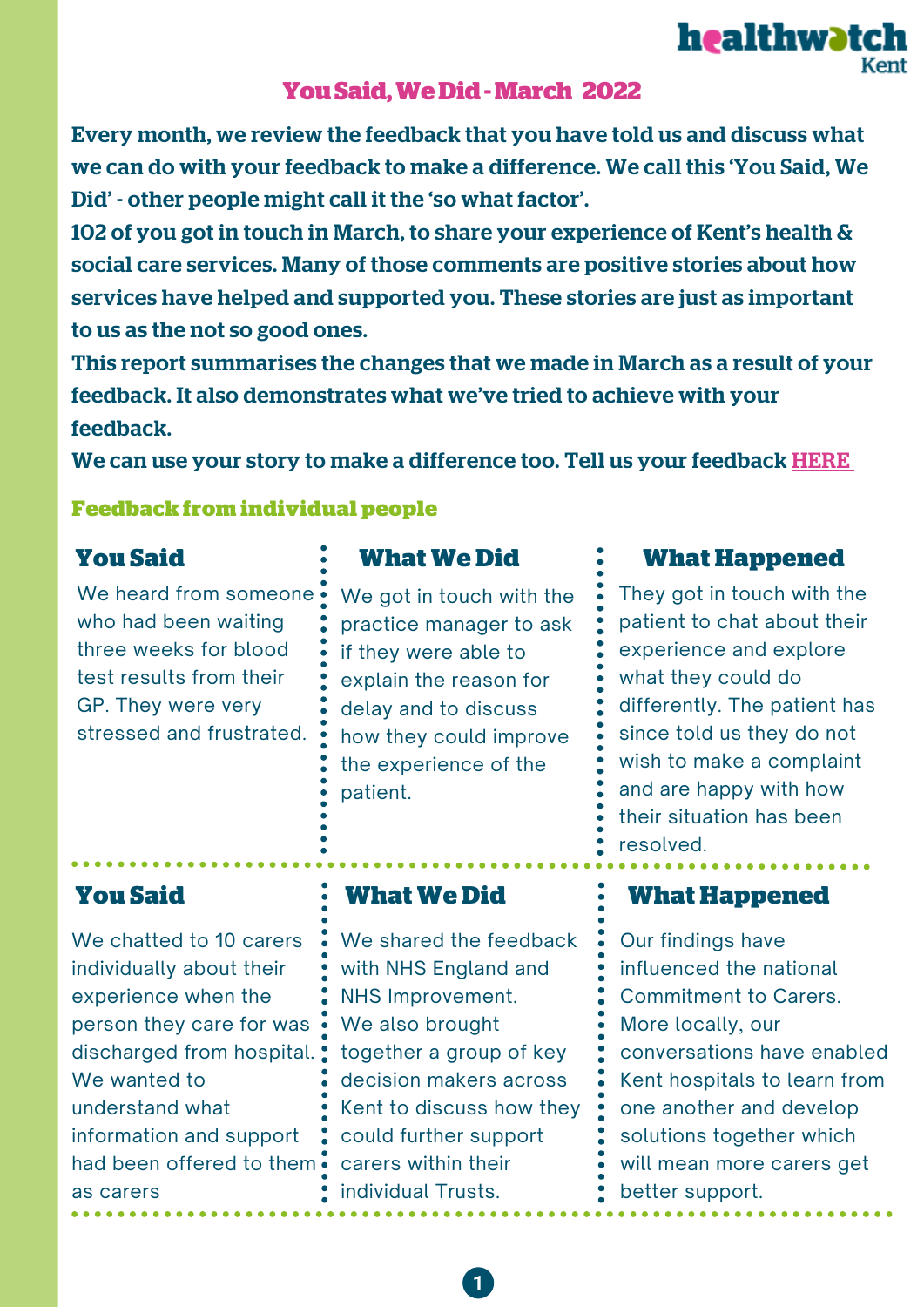

## **YouSaid,WeDid-March 2022**

## **Feedback from individual people**

We often hear from people in need of dental : care, that can't get an appointment with a local  $\bullet$ NHS dentist

# **You Said What We Did**

Although we can't get everyone a dental appointment, we have been able to help a few people to get urgent dental care. For example, one lady who wasn't going to be able to start medical treatment unless she had a dental check up.

# **What Happened**

Using our Social Return on Investment framework we have analysed the social value generated by these interventions. Read our impact report here (insert link)

### **Feedback fromworking with other organisations**

We heard from someone at SATEDA, asking that GPs are made aware of the IRIS programme in Swale, which links GP surgeries with specialist domestic abuse related support. They asked for our support in launching the programme.

We shared details of the programme with the Local Medical Committee.

# **You Said What We Did What Happened**

The Local Medical Committee have included this information in their newsletter, so it will reach all GPs in Swale.